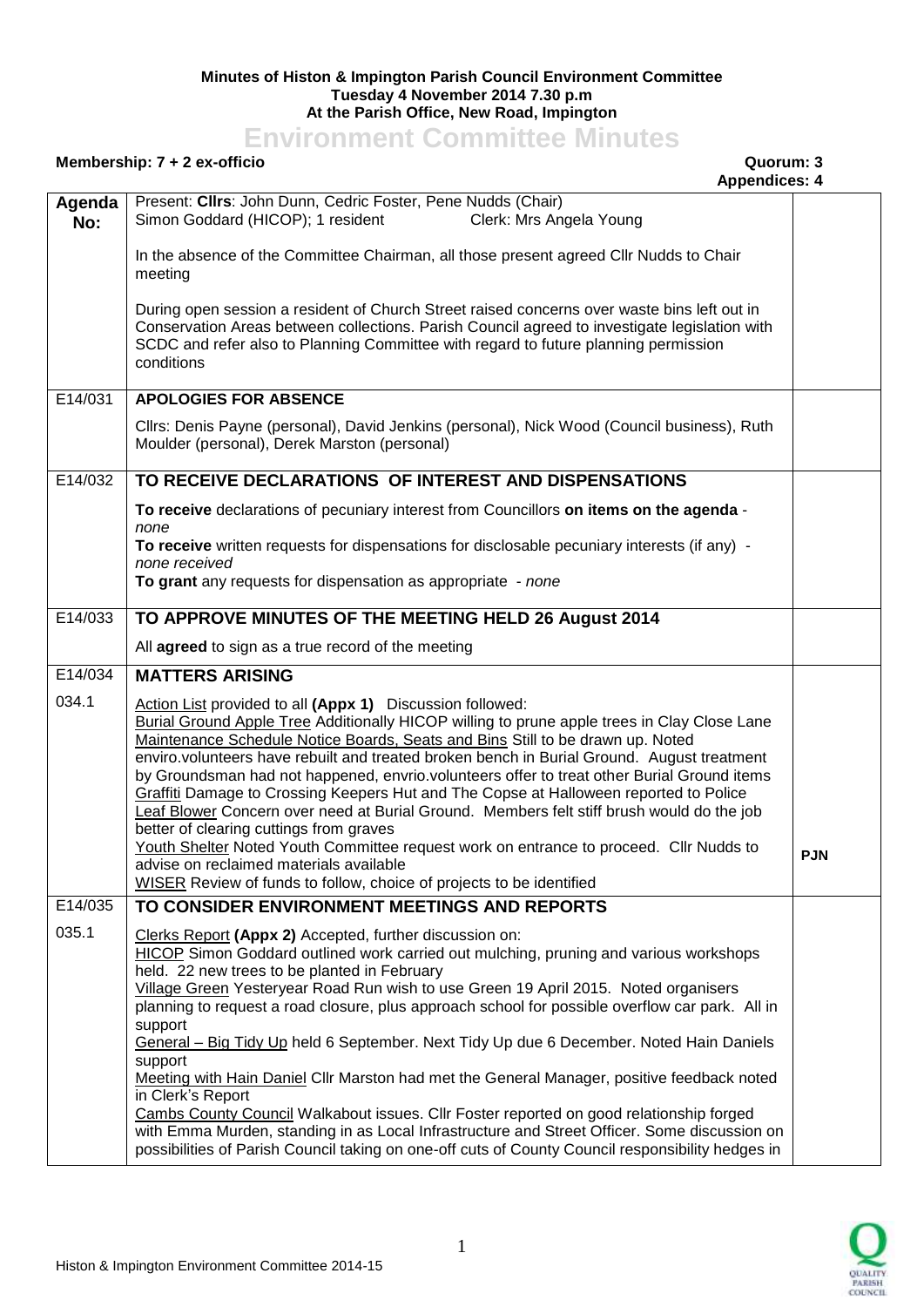|         | future                                                                                                                                                                            |                |
|---------|-----------------------------------------------------------------------------------------------------------------------------------------------------------------------------------|----------------|
|         | Open Spaces "work-in-progress" Footpath Report provided to all, to be completed by Spring                                                                                         |                |
|         | 2015. To include maps and footpath numbers                                                                                                                                        |                |
|         | Doctors Close used by Woodcraft Folk for November event. Homefield Park and Crossing                                                                                              |                |
|         | Keepers Hut both used for Halloween gatherings                                                                                                                                    |                |
| 035.2   | Tree Wardens Report (Appx 3) Provided to all and accepted. Request for tree works at The                                                                                          |                |
|         | Coppice noted, essential emergency works would be ordered under delegated authority                                                                                               |                |
| 035.3   | Allotment Report (Appx 3) Provided to all and accepted. Noted Glebe Way site now almost full                                                                                      |                |
| 035.4   | following reduction of plots into smaller areas<br>Public Art Working Party Successful opening event had been held for new Public Art gate                                        |                |
| 035.5   | Drainage Task & Finish Update. Meeting due 12 November, work at Park Lane culvert                                                                                                 |                |
|         | completed                                                                                                                                                                         |                |
| 035.6   | Sustainability Working Party Update. A number of interested residents had come forward,                                                                                           |                |
|         | meeting to be arranged to look at sustainable topics. Cllr Nudds and Marston to consider                                                                                          | <b>PJN/DVM</b> |
|         | sustainable topics and consider how to progress mid-term contract meeting with Buchans re                                                                                         |                |
|         | grass cutting. It may be more appropriate for the grass contract to be handled by Parish                                                                                          |                |
|         | Council outside of Sustainability Working Party remit                                                                                                                             |                |
| 035.7   | Homefield Park Task & Finish membership formalised as Cllrs Nudds, Marston and Clerk. No                                                                                          |                |
|         | meeting yet held. Discussion on need to identify all services before any work carried out on                                                                                      |                |
|         | removal and installing new fence. Full report required by February 2015                                                                                                           |                |
| E14/036 | <b>TO RECEIVE/APPROVE</b>                                                                                                                                                         |                |
|         |                                                                                                                                                                                   |                |
| 036.1   | Budget Report to date (Appx 4) Accepted. Noted Tree Works budget not yet spent but work<br>orders had been made                                                                   |                |
| 036.2   | To approve revenue opportunities Item deferred; To approve Draft Advertising Policy on The                                                                                        |                |
|         | Green Agreed to add all other areas to policy (except Recreation Ground) and take to Full                                                                                         |                |
| 036.3   | Council for adoption<br><b>Update of Active Scheme/Projects</b>                                                                                                                   |                |
|         | Crossing Keepers Hut Cllr Nudds to organise fitting door and windows before Santa's Grotto 6                                                                                      |                |
|         | December. Work to be carried out on further proposals and use of Specified Reserves Fund,                                                                                         |                |
|         | together with any additional request for 2015-16. Cllr Dunn to forward work done on pricing                                                                                       |                |
|         | for water on site. Electricity also to be considered, Cllr Nudds to provide possible scheme for                                                                                   |                |
|         | costing                                                                                                                                                                           |                |
|         | <b>Brook Clearance and Improvements Drainage Task and Finish to meet November, Cllr</b><br>Marston in touch with Chair                                                            |                |
|         | New Circular Seat at Green Clerk suggested seat identified at Barlowtyrie. Members had                                                                                            |                |
|         | concerns over maintenance of wood and asked the families to consider a metal seat identified                                                                                      |                |
|         | with David Ogilvie Engineering                                                                                                                                                    |                |
|         |                                                                                                                                                                                   |                |
| E14/37  | OTHER ITEMS AND CORRESPONDENCE                                                                                                                                                    |                |
| 037.1   | Circulating File, Books and Magazines available on request                                                                                                                        |                |
| 037.2   | <b>Street Lighting</b>                                                                                                                                                            |                |
|         | Outstanding Environment Issues with Balfour Beatty PFI Programme for Street Lighting -<br>a)                                                                                      |                |
|         | Cllr Nudds in discussion with Cty Cllr Jenkins over concerns<br>Revised Balfour Beatty Scheme The Green - funding options for replacement of<br>b)                                |                |
|         | remaining old style columns - deferred, to be considered in Precept bid                                                                                                           |                |
|         | Street Lighting Energy Payment Arrangement Options Agreed to sign agreement to<br>C)                                                                                              |                |
|         | continue for County Council to administer energy bills on Parish Councils behalf                                                                                                  |                |
| 037.3   | <b>Histon Football Club Holdings Matters Meeting planned by Parish Council, Tree Warden</b>                                                                                       |                |
|         | outlined objections to Scheme of tree planting proposed by Histon Football Club. Tree Warden                                                                                      |                |
|         | intended to write to Ian Lorman SCDC Trees Officer accordingly                                                                                                                    |                |
| 037.4   | Review of Budget Requirements 2015-16 Agreed Chair and Clerk to put draft bid together, for<br>agreement by Committee at specifically called meeting late November. Noted need to |                |
|         | consider:                                                                                                                                                                         |                |
|         | Electricity Supply - Homefield Park and Copse<br>$\bullet$                                                                                                                        |                |
|         | Improvements to Play Area entrance at Green - members felt this could be carried out in<br>$\bullet$                                                                              |                |
|         | current year vired, due to Health & Safety                                                                                                                                        |                |
|         | Trees - including boundary along Mill Lane at Burial Ground - unhealthy - clear and<br>$\bullet$                                                                                  |                |
|         | replant. May make fencing vulnerable. Cllr Nudds to provide list of planned tree works and                                                                                        |                |
|         | pricing ranges                                                                                                                                                                    |                |
|         |                                                                                                                                                                                   |                |